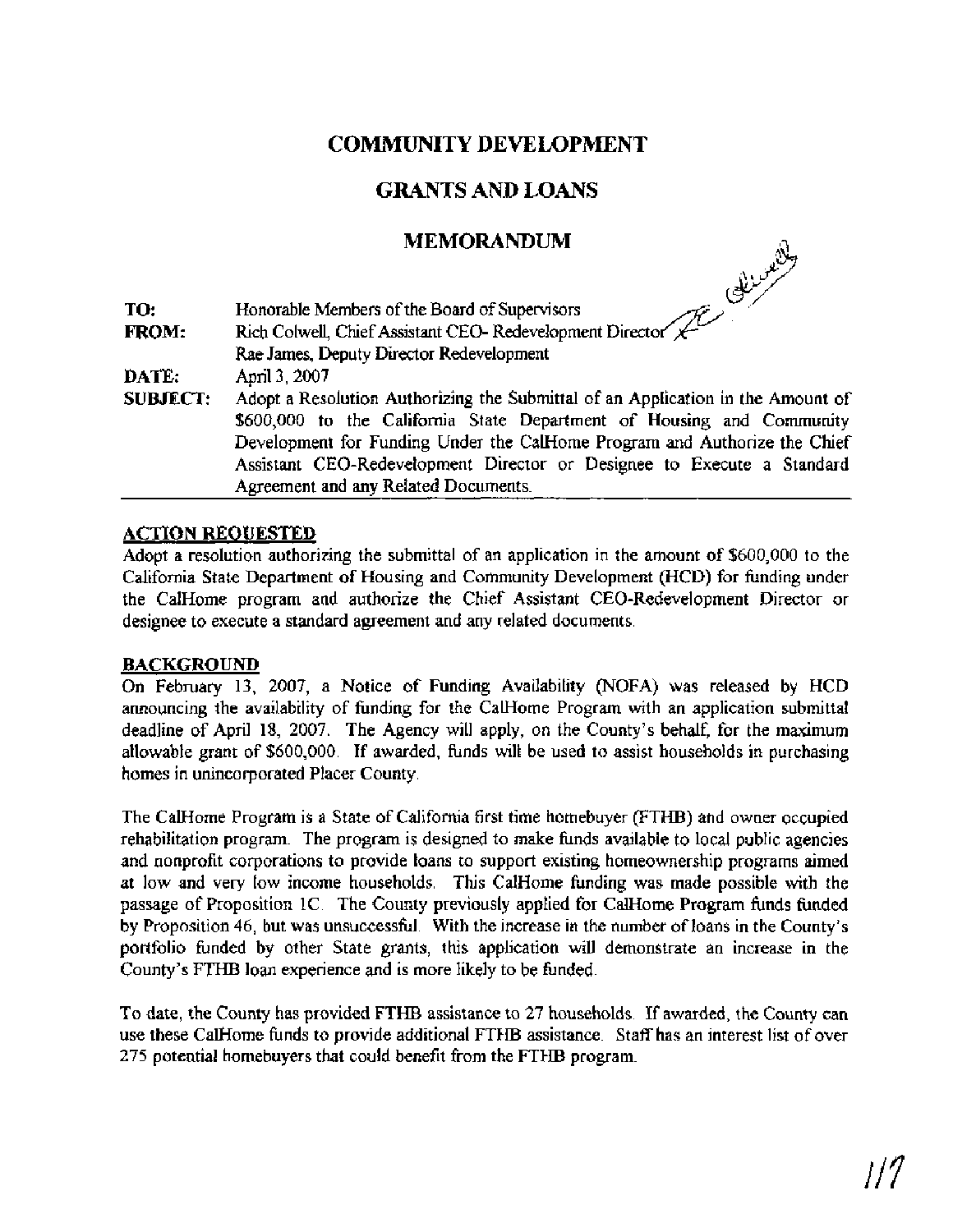## **ENVIRONMENTAL STATUS**

This proposed administrative activity is exempt from California Environmental Quality Act (CEQA) review pursuant to CEQA guidelines.

## **FISCAL IMPACT**

No local matching funds are required under this NOFA. There is no impact to the County General Fund.

### **RECOMMENDATION**

Adopt a resolution authorizing the submittal of an application in the amount of \$600,000 to the California State Department of Housing and Community Development for funding under the CalHome program and authorize the Chief Assistant CEO-Redevelopment Director or designee to execute a standard agreement and any related documents.

Attachment: Resolution

cc: Sabrina Thompson, Deputy County Counsel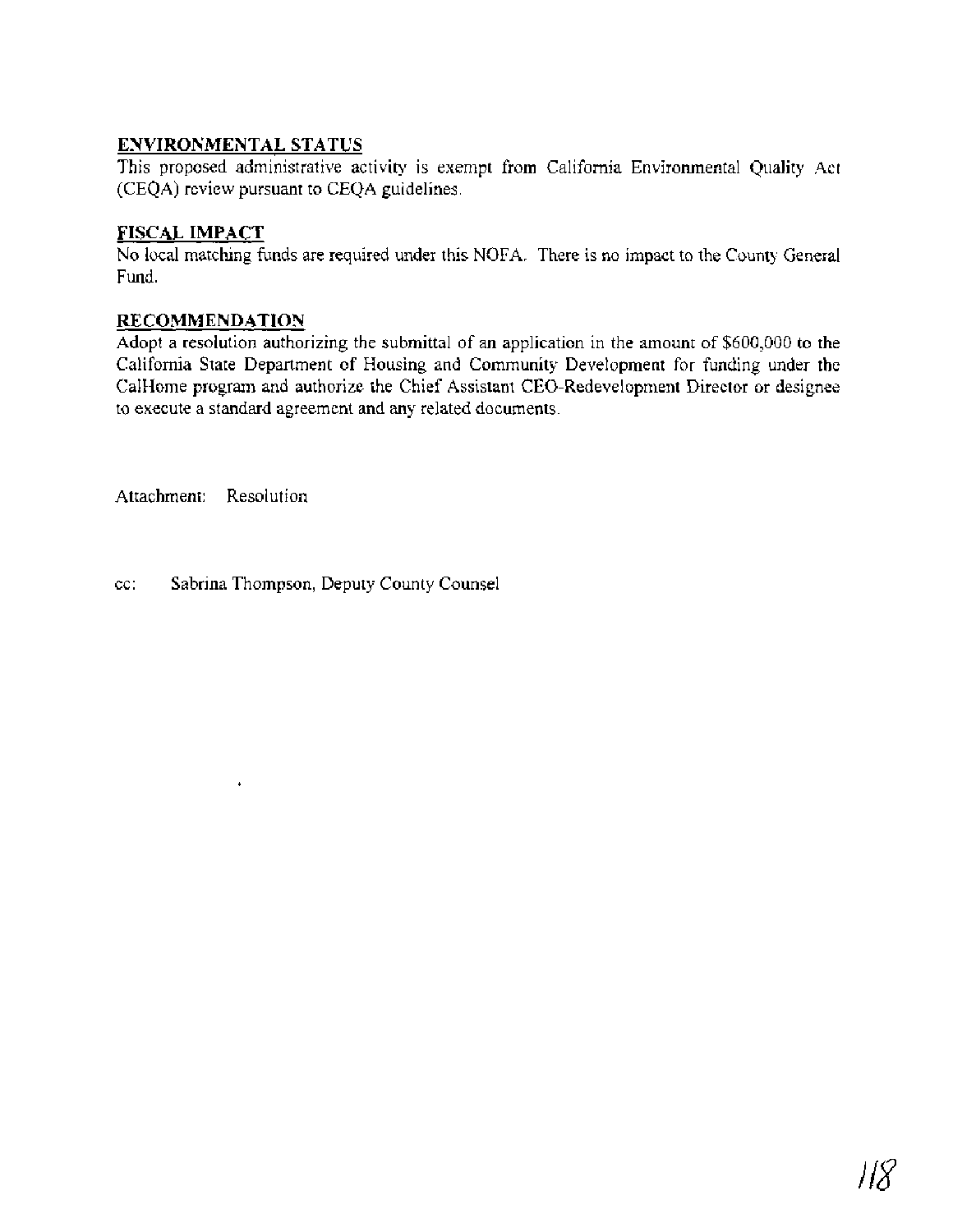# Before the Board of Supervisors County of Placer, State of California

In the matter of:

Resolution authorizing the submittal of an application in the amount of **\$600,000** to the California State Department of Housing and Community Development for funding under the CalHome program and authorize the Chief Assistant CEO-Redevelopment Director or designee to execute a standard agreement and any related documents

| Ord. No: |  |
|----------|--|
|          |  |

The following Resolution was duly passed by the Board of Supervisors

of the County of Placer at a regular meeting held April **3,2007,** 

by the following vote on roll call:

Ayes:

Noes:

Absent:

Signed and approved by me after its passage.

Attest:

Chair, Board of Supervisors

Clerk of said Board

WHEREAS, the County of Placer, a political subdivision of the State of California, wishes to apply for, and receive an allocation of funds through the CalHome Program; and

WHEREAS, The California Department of Housing and Community Development (HCD) has issued a Notice of Funding Availability (NOFA), for the CalHome Program established by Chapter 84, Statutes of 2000 (SB 1656 Alarcon), and codified in Chapter 6 (commencing with Section 59650) of Part 2 of Division 31 of the Health and Safety Code (statute). Pursuant to the statute, HCD is authorized to approve funding allocations utilizing monies made available by the